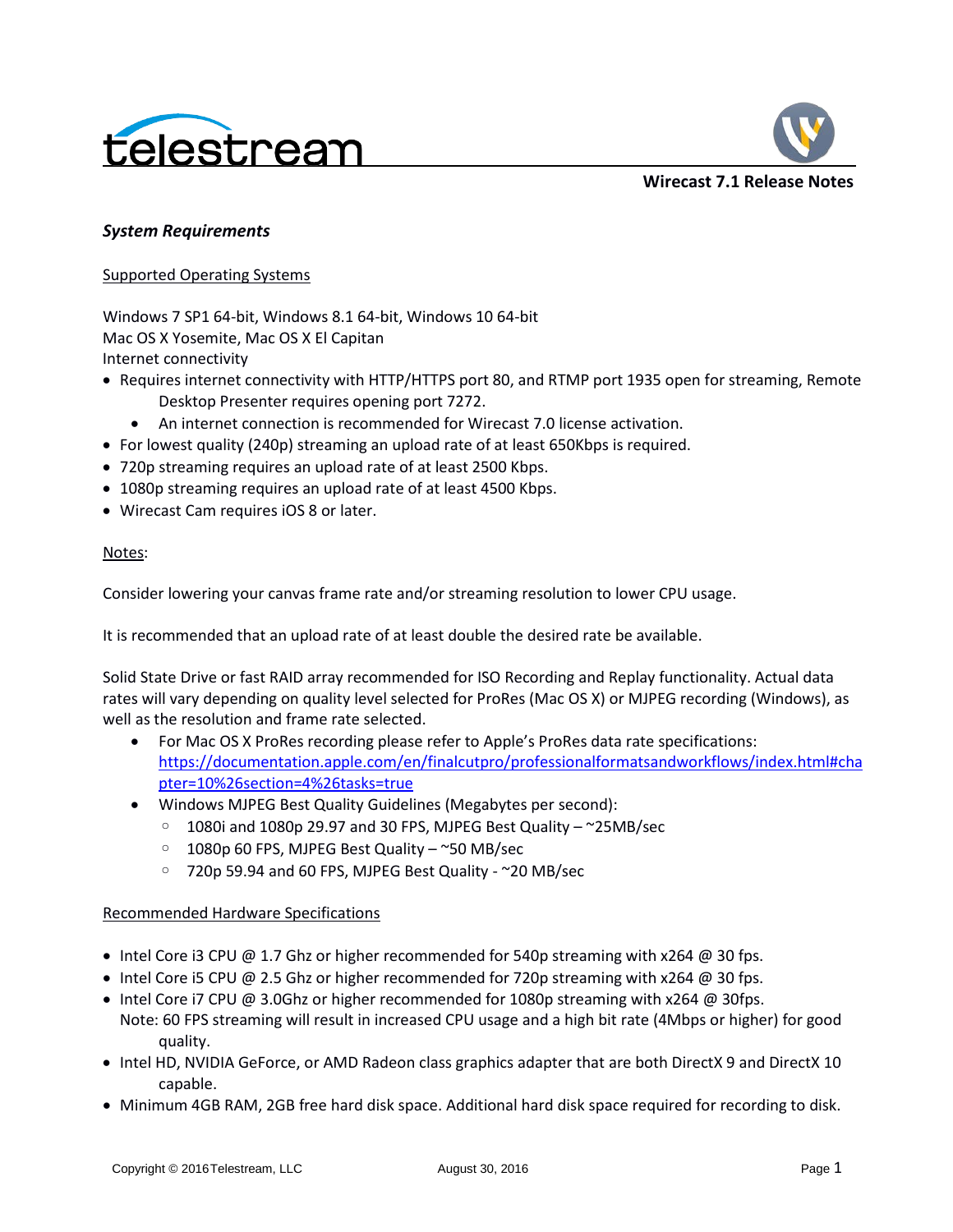### Hardware accelerated encoding requirements

- Intel Quick Sync Video encoding requires an Intel CPU with an Intel® QuickSync Video core. List of Intel [CPUs supporting QuickSync](http://ark.intel.com/search/advanced?QuickSyncVideo=true&MarketSegment=DT) →
- NVIDIA NVENC encoding requires an nvidia GPU with Kepler architecture or newer. NVIDIA only maintains [a general list of supported GPUs](https://developer.nvidia.com/nvidia-video-codec-sdk#gpulist)  $\rightarrow$
- Apple Hardware Accelerated H.264 encoding requires a Mac with an integrated Intel GPU.

## *\*Please note: Wirecast 7 does not support OS X Mavericks or previous versions of OS X*

*NewBlueFX Titler Express- Wirecast 7 includes a free copy of NewBlueFX Titler Live Express with over 60 title templates for lower-thirds and overlays (Mac OS X & Windows)*

#### **Remote Desktop Presenter**

● Please use the Remote Desktop Presenter version 2.0.6 (Windows) and 2.0.7 (Mac) with Wirecast 7.0; available as a separate download from Telestream: www.telestream.net/dtp

# **Wirecast 7.1**

# **Fixes and Enhancements**

- New! Audio filters in the Audio Mixer. Dynamics, EQ, Delay and more! (Mac OS X & Windows)
- New! Added ability to stream to Facebook Live groups and events (Mac OS X & Windows)
- New! Added "Places" (AKA geo-tagging) to the Facebook Live (Mac OS X & Windows)
- New! Added ability to stream 24/7 to Facebook Live (Mac OS X & Windows)
- New! Magewell capture card SDK integration (Windows)
- New! Added Hitbox.tv stream destination (Mac OS X & Windows)
- New! Duplicate Shot now performs a "deep copy" of sources and settings in the Shot. Mirror Duplicate will only copy the Shot Layer configuration. Please use Mirror Duplicate if you desire the legacy Shot Duplication functionality (Mac OS X & Windows)
- New! Added shortcut to open the folder where recordings were saved (Mac OS X & Windows)
- New! Added Keyboard Shortcuts to switch to Clear Layer shots (Alt+1 through 5, one for each Master Layer) (Mac OS X & Windows)
- Improve logic around scaling new sources to fit the canvas when added (Mac OS X & Windows)
- Addressed performance and reliability issues for USB DirectShow web cams (Windows)
- Fixed an issue where Remote Desktop Presenter scaling and position was not saving properly (Mac OS X & Windows)
- Improved performance for BlackMagic Capture Cards (Mac OS X & Windows)
- Fixed an issue where ISO Recording would fail if the source format changed (Mac OS X & Windows)
- Usability enhancements around ElGato Game Capture cards (Windows)
- Enabled the usage of Matrox VS4 capture card with Wirecast native ISO Recording (Windows)
- Fixed an issue where Smooth transition was not applying volume ramps (Mac OS X & Windows)
- Addressed reliability issues with CEF-based widget sources (i.e. Text, Solid Color) (Mac OS X & Windows)
- Fixed an issue where Unicast/Multicast streaming were resulting in bad video (Mac OS X & Windows)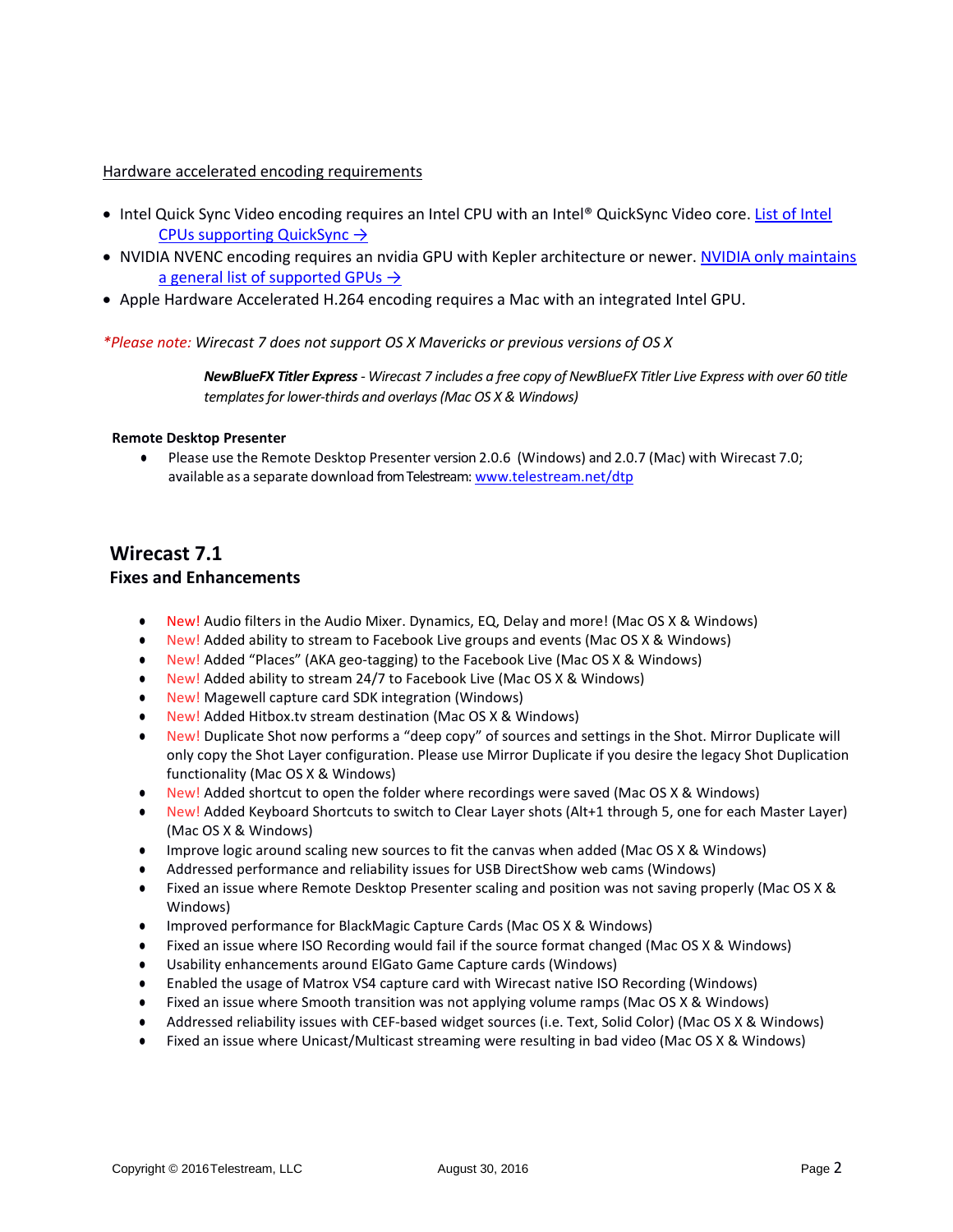# **Wirecast 7.0.1 Fixes and Enhancements**

Fixed an issue with streaming to Facebook Live Pages when a Wirecast user has multiple Facebook pages that are sorted differently by Wirecast and Facebook causing the stream to go to the incorrect page. (Mac OS X & Windows)

# **Wirecast 7.0 Fixes and Enhancements**

Wirecast 7.0 is a major upgrade that encompasses many new features, enhancements and bug fixes across a spectrum of issues and functionality.

- New! General stability improvements and decreased CPU usage! (Mac OS X & Windows)
- New! GPU accelerated H.264 encoder via Intel® Quick Sync Video, NVIDIA® NVENC and Apple® Video Toolbox H.264 (see tech specs above for specifics) (Mac OS X & Windows)
- New! ISO recording from live capture sources Wirecast 7 Pro only (Mac OS X & Windows)
- New! Added ability to update a single Replay Shot OR create new Replay Shots.
- New! UI enhancements including Edit-In-Preview with integrated Shot Inspector (Mac OS X & Windows)
- New! Playlist changed to a new tabbed interface (Mac OS X & Windows)
- New! Shots inside of a Playlist now display a progress bar (Mac OS X & Windows)
- New! Added Shuffle Playlist functionality (Mac OS X & Windows)
- New! Added the ability to apply duration changes to all Shots within a Playlist Shot (Mac OS X & Windows)
- New! Added "." and "," hotkeys for moving between Shots within a Playlist (Mac OS X & Windows)
- New! Added default duration setting for Shots added to a Playlist Shot (Mac OS X & Windows)
- New! Output Statistics histogram view (Mac OS X & Windows)
- New! Global Hotkey Manager (Mac OS X & Windows)
- New! Video delay for individual live video sources (Mac OS X & Windows)
- New! Audio delay for individual live audio sources (Mac OS X & Windows)
- New! Re-designed Audio Mixer user interface (Mac OSX & Windows)
- New! Added Panning to Audio Mixer (Mac OS X & Windows)
- New! Selective audio monitor toggle for individual live audio sources (Mac OS X & Windows)
- New! Source channel selection for live audio sources (Mac OS X & Windows)
- New! Audio output interface selection (Mac OS X & Windows)
- New! New Text tool featuring live text, RSS feeds and reading from text files, scrolling text (Mac OS X & Windows)
- New! GPU accelerated color correction (Mac OS X & Windows)
- New! Re-designed title system (Mac OS X & Windows)
- **New! Customizable Social Media Shot (Mac OS X & Windows)**
- New! Broadcast and recording statistics overlay in Direct3D 9 games (Windows)
- New! Added link to Twitch account Dashboard and Active Broadcast in Output menu (Mac OS X & Windows)
- New! Solid Color source (Mac OS X & Windows)
- New! Added 1440p and 60 FPS encoder presets YouTube streaming (Mac OS X & Windows)
- New! Toggle to display System CPU usage or Wirecast process CPU usage (Mac OS X & Windows)
- New! Added support for RGB video input from BlackMagic capture cards (Mac OS X & Windows)
- New! Added 24 FPS Canvas Frame Rate option (Mac OS X & Windows)
- Added support for Animated GIF playback (Mac OS X & Windows)
- Fixed an issue where a stream may not start if the initial source was a still video frame (Mac OS X & Windows)